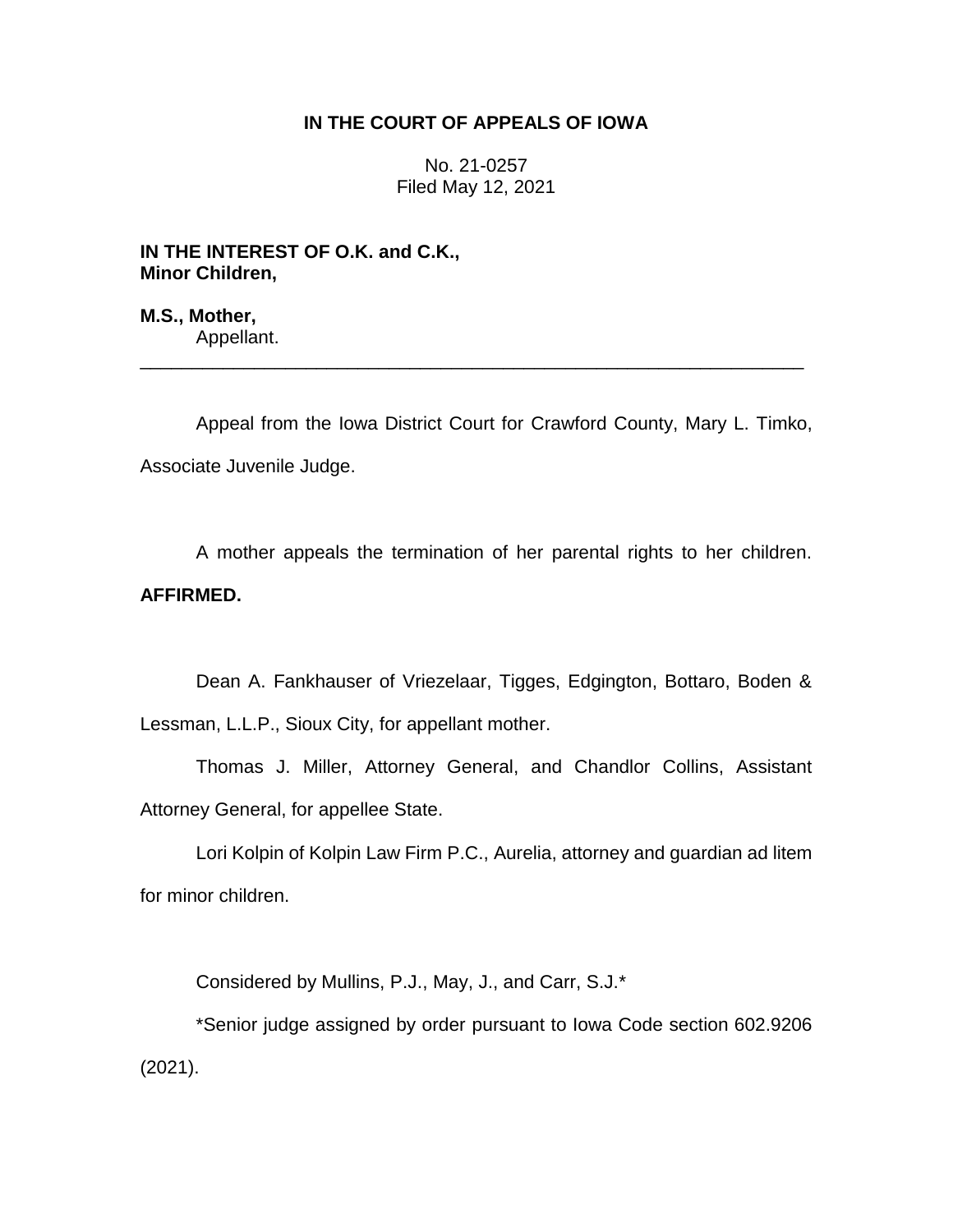## **CARR, Senior Judge.**

A mother appeals the termination of her parental rights to her children, born in 2016 and 2017. She challenges the juvenile court's determination that termination is in the children's best interests. We review her claim de novo. *See In re A.S*., 906 N.W.2d 467, 472 (Iowa 2018).

The juvenile court removed the children from the home in June 2019 and adjudicated them children in need of assistance (CINA) in September 2019 due to concerns about the condition of the mother's apartment, her substance use, and individuals she allowed to be around the children. The mother made little progress in the year that followed. In August 2020, the State petitioned to terminate her parental rights under Iowa Code section 232.116(1)(e) and (h) (2020). The termination proceedings were delayed to grant additional time for reunification, but the mother squandered that time. After the termination hearing concluded in January 2021, the juvenile court entered its order terminating the mother's parental rights on both grounds.

The only issue on appeal is whether terminating the mother's parental rights is in the children's best interests. *See* Iowa Code § 232.116(2); *In re D.W*, 791 N.W.2d 703, 706-07 (Iowa 2010). In determining best interests, we "give primary consideration to the child's safety, to the best placement for furthering the longterm nurturing and growth of the child, and to the physical, mental, and emotional condition and needs of the child." Iowa Code § 232.116(2). The "defining elements" are the child's safety and "need for a permanent home." *In re H.S*., 805 N.W.2d 737, 748 (Iowa 2011) (citation omitted).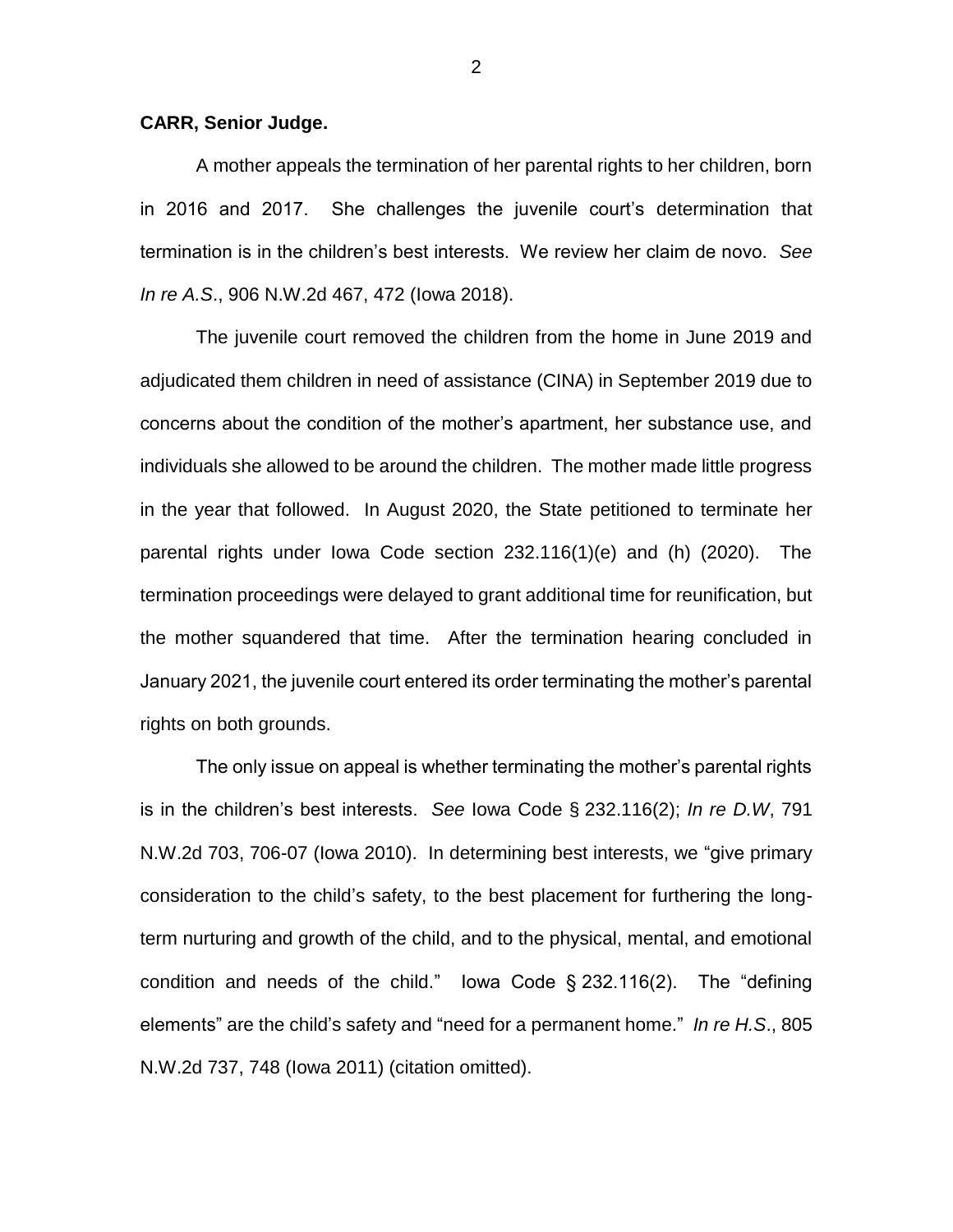The mother argues termination is contrary to the children's best interests because she has "a strong bond" with them, "is capable of providing long-term nurturing care," and "has taken great strides to address the issues that led to adjudication and removal." But the record contradicts these claims. The evidence instead shows that the mother only engaged in services for short periods of time and that any improvements she made were short lived. As a result, the concerns that led to the CINA adjudication continue to exist. As the juvenile court observed, the mother is unable to financially support the children, provide a safe physical environment for the children, put the children's needs ahead of her own, or prioritize reunification over her need for male companionship. It is telling that the mother failed to appear for the last day of the termination hearing and called two and one-half hours later to say she did not hear her alarm or the phone calls and text messages sent to inquire as to her whereabouts. As the juvenile court noted, "This should have been a day when scheduling was priority number one. Clearly, it was not."

"While we recognize the law requires a 'full measure of patience with troubled parents who attempt to remedy a lack of parenting skills,' Iowa has built this patience into the statutory scheme of Iowa Code chapter 232." *In re C.B*., 611 N.W.2d 489, 494 (Iowa 2000) (citation omitted). Iowa Code section 232.116(1)(e) and (h) allow termination of parental rights after six months. *See* Iowa Code § 232.116(1)(e)(2), (h)(3). The mother had more than fifteen months in which to remedy the concerns that led to the CINA adjudication and failed to do so. At the same time, the children "grew more and more secure in their current placement." Considering the children's need for safety and permanency, we agree that